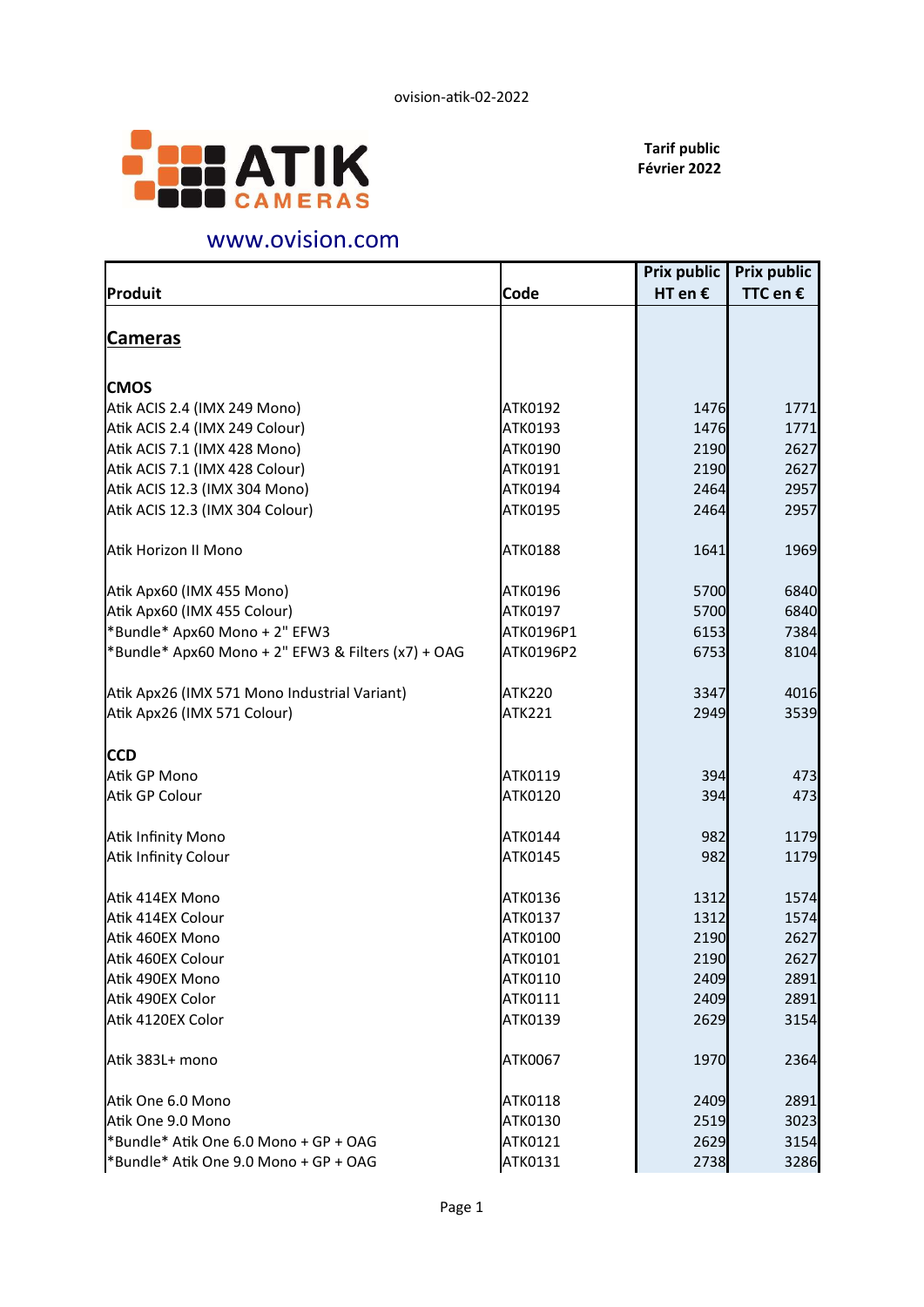| 4142 | 3452                                    | ATK0154                                                                                        | Atik 16200 Mono                                                                                                                                                                                                                                                                                               |
|------|-----------------------------------------|------------------------------------------------------------------------------------------------|---------------------------------------------------------------------------------------------------------------------------------------------------------------------------------------------------------------------------------------------------------------------------------------------------------------|
| 4142 | 3452                                    | ATK0155                                                                                        | Atik 16200 Colour                                                                                                                                                                                                                                                                                             |
|      |                                         |                                                                                                |                                                                                                                                                                                                                                                                                                               |
|      |                                         |                                                                                                |                                                                                                                                                                                                                                                                                                               |
|      |                                         |                                                                                                | <b>Accessoires</b>                                                                                                                                                                                                                                                                                            |
| 323  | 269                                     | ATK0182                                                                                        | Atik Base Computer                                                                                                                                                                                                                                                                                            |
| 40   | 33                                      | ATK0026                                                                                        | Universal AC Power Supply (90-240VAC, 2.5A)                                                                                                                                                                                                                                                                   |
| 13   | 11                                      | OS/1125                                                                                        | EU AC Powercable (w/ground)                                                                                                                                                                                                                                                                                   |
| 13   | 11                                      | OS/1124                                                                                        | UK AC Powercable (w/ground)                                                                                                                                                                                                                                                                                   |
| 13   | 11                                      | OS/1123                                                                                        | US AC Powercable (w/ground))                                                                                                                                                                                                                                                                                  |
| 40   | 33                                      | ATK0201                                                                                        | Universal AC Power Supply (90-240VAC, 5A)                                                                                                                                                                                                                                                                     |
| 13   | 11                                      | OS/1125                                                                                        | EU AC Powercable (w/ground)                                                                                                                                                                                                                                                                                   |
| 13   | 11                                      | OS/1124                                                                                        | UK AC Powercable (w/ground)                                                                                                                                                                                                                                                                                   |
| 13   | 11                                      | OS/1123                                                                                        | US AC Powercable (w/ground))                                                                                                                                                                                                                                                                                  |
|      |                                         |                                                                                                |                                                                                                                                                                                                                                                                                                               |
|      | 5                                       | ATK0027                                                                                        | ST4 compatible Autoguider cable (2m)                                                                                                                                                                                                                                                                          |
| 244  | 203                                     | ATK0070                                                                                        | OAG                                                                                                                                                                                                                                                                                                           |
| 51   | 43                                      | ATK0099                                                                                        | OAG Camera adapter                                                                                                                                                                                                                                                                                            |
| 204  | 170                                     | ATK0132                                                                                        | Atik One OAG                                                                                                                                                                                                                                                                                                  |
| 20   |                                         |                                                                                                |                                                                                                                                                                                                                                                                                                               |
| 20   |                                         |                                                                                                |                                                                                                                                                                                                                                                                                                               |
| 13   |                                         |                                                                                                |                                                                                                                                                                                                                                                                                                               |
| 13   | 11                                      | ATK0016                                                                                        | T to C mount Adapter                                                                                                                                                                                                                                                                                          |
|      |                                         |                                                                                                |                                                                                                                                                                                                                                                                                                               |
|      |                                         |                                                                                                |                                                                                                                                                                                                                                                                                                               |
| 99   |                                         |                                                                                                |                                                                                                                                                                                                                                                                                                               |
| 99   |                                         |                                                                                                |                                                                                                                                                                                                                                                                                                               |
| 99   |                                         |                                                                                                | Atik EFW2 - 2" Carousel                                                                                                                                                                                                                                                                                       |
| 99   | 82                                      | <b>ATK0080</b>                                                                                 | Atik EFW2 - 50mm Carousel                                                                                                                                                                                                                                                                                     |
|      |                                         |                                                                                                |                                                                                                                                                                                                                                                                                                               |
| 645  | 538                                     | ATK0177                                                                                        | EFW2.2 - 1.25"                                                                                                                                                                                                                                                                                                |
| 645  | 538                                     | ATK0176                                                                                        | Atik EFW2.2 - 36mm                                                                                                                                                                                                                                                                                            |
| 645  | 538                                     | ATK0175                                                                                        | Atik EFW2.2 - 2"                                                                                                                                                                                                                                                                                              |
| 645  | 538                                     | ATK0174                                                                                        | Atik EFW2.2 - 50mm (Includes M54 adapter)                                                                                                                                                                                                                                                                     |
| 119  | 99                                      | <b>ATK0178</b>                                                                                 | Atik EFW2.2 - 1.25" Carousel                                                                                                                                                                                                                                                                                  |
| 119  | 99                                      | ATK0180                                                                                        | Atik EFW2.2 - 36mm Carousel                                                                                                                                                                                                                                                                                   |
| 119  | 99                                      | ATK0179                                                                                        | Atik EFW2.2 - 2" Carousel                                                                                                                                                                                                                                                                                     |
| 119  | 99                                      | ATK0181                                                                                        | Atik EFW2.2 - 50mm Carousel                                                                                                                                                                                                                                                                                   |
|      |                                         |                                                                                                |                                                                                                                                                                                                                                                                                                               |
| 691  |                                         |                                                                                                | EFW3 - 50mm                                                                                                                                                                                                                                                                                                   |
|      | 576                                     | ATK0161                                                                                        | EFW3 - 2"                                                                                                                                                                                                                                                                                                     |
|      | 16<br>16<br>11<br>82<br>82<br>82<br>576 | <b>ATK0098</b><br>ATK0081<br>ATK0091<br>ATK0074<br><b>ATK0079</b><br><b>ATK0075</b><br>ATK0160 | M42 (T-thread) Camera adapter<br>M54 camera adapter (for Atik 11000)<br>M54 to M42 "T" M-F adapter<br><b>EFW2 - Accessoires</b><br>** Atik EFW2 - Main unit discontinued**<br>Atik EFW2 - 1.25" Carousel<br>Atik EFW2 - 36mm Carousel<br><b>EFW2.2 Tourelles à filtres</b><br><b>EFW3 Tourelles à filtres</b> |